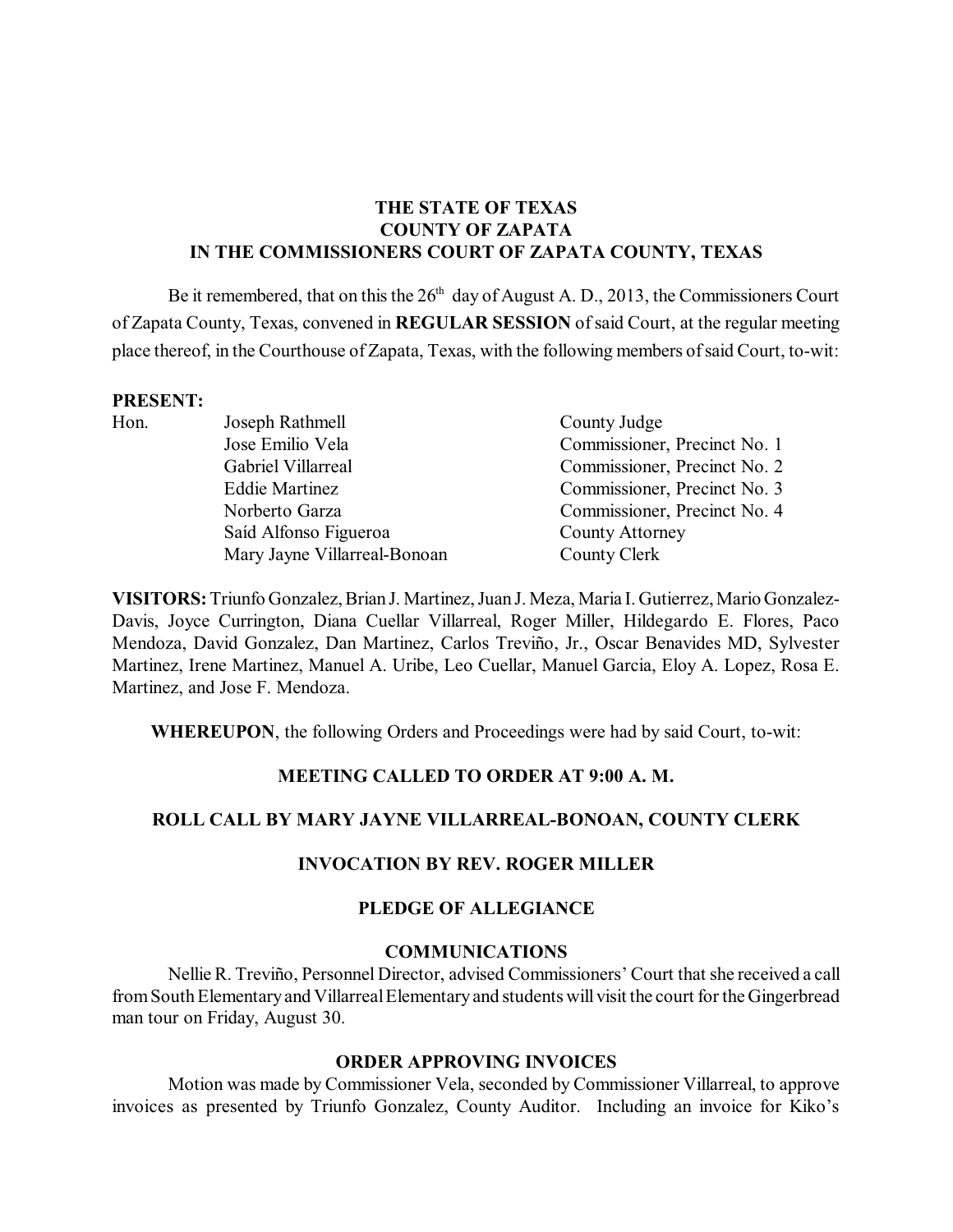Plumbing and Trenching Servicesin the amount of \$3,700.00 installation of grease tank at pavilion. Commissioner Vela pointed out that Wastewater Department line item08-602-205 was over budget.

The above motion, being put to a vote, was approved by the affirmative vote of Commissioner Villarreal, Martinez, and Garza. Commissioner Vela voted against. Motion carried.

### **ORDER APPROVING CHECKS ISSUED**

Motion was made byCommissioner Martinez, seconded byCommissioner Garza, to approve checks issued as requested by Hon. Romeo Salinas, County Treasurer.

The above motion, being put to a vote, was approved by the affirmative vote of all members of the Court.

Triunfo Gonzalez, Auditor, revisited item for approval of invoices and clarified that Wastewater Department uniform line item 08-602-205 is not over budget and has a balance of \$2.55 remaining after line item transfers.

#### **FINANCIAL REPORT FOR 2013 ZAPATA COUNTY FAIR ASSOCIATION**

Paco Mendoza, 2013 ZCFA President, presented Commissioners" Court with the financial report for the Zapata County Fair. Income received was \$381,071.17; expenses \$362,546.02; and net income \$31,056.14. The total amount in the bank is \$49,581.29 and the fair association is presently debt free. (Report attached for the record.)

#### **PRESENTATION BY DR. OSCAR BENAVIDES**

Dr. Oscar Benavides, OBMDPA Medical Group (Consultants), offered Commissioners' Court services for a 24/7 urgent care center which would include hospitalization. He stated that he is aware of the County's indigent situation. He further stated that his goal is to take over the clinic.

## **ORDER TO TABLE REQUEST BY JUDGE RATHMELL REGARDING REQUEST FOR BIDS FOR PURCHASE OF MATERIALS FOR 6" WATER LINE REPLACEMENT AT VELEÑO BRIDGE**

Motion was made byCommissioner Garza, seconded byCommissioner Vela, to table request by Judge Rathmell regarding the request for bids for the purchase of materials for the 6" water line replacement at the Veleño Bridge.

The above motion, being put to a vote, was approved by the affirmative vote of all members of the Court.

# **ORDER TO TABLE REQUEST BY COMMISSIONER VELA CONCERNING NAMING TRACT OF LAND DESIGNATED AS COUNTY PARK TO BE NAMED "JOHN RATHMELL WILDLIFE AND BIRD SANCTUARY" IN MEMORY OF MR. JOHN RATHMELL**

Motion was made by Commissioner Garza, seconded by Commissioner Martinez, to table request by Commissioner Vela concerning naming a tract of land designated as a county park to be named "John Rathmell Wildlife and Bird Sanctuary" in memory of Mr. John Rathmell, a local civic leader and philanthropist.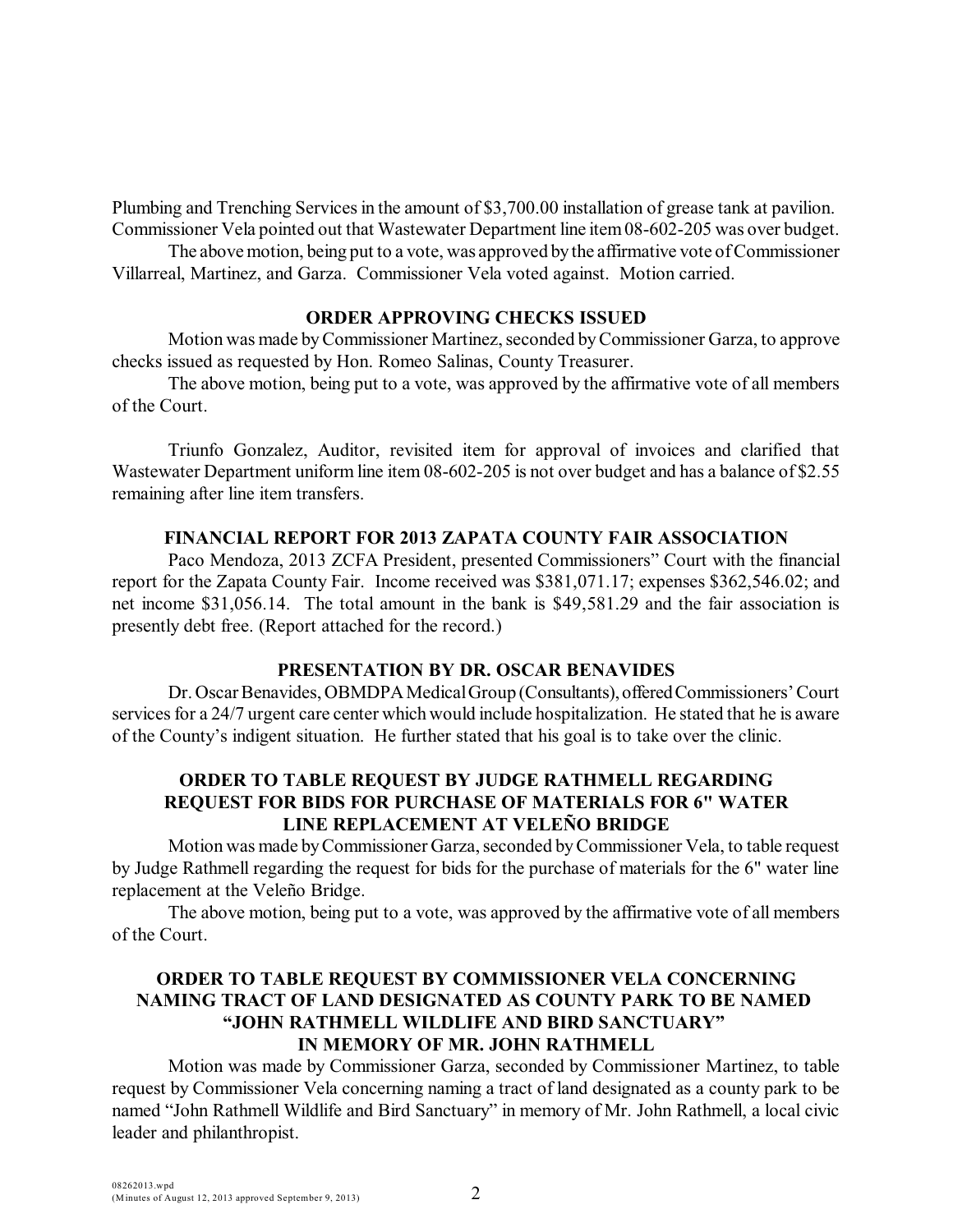The above motion, being put to a vote, was approved by the affirmative vote of all members of the Court.

## **ORDER APPROVING PURCHASE OF A NEW F-150 ½ TON SHORT BED PICK-UP TRUCK FOR WATER DEPARTMENT**

Motion was made by Commissioner Villarreal, seconded by Commissioner Garza, to approve the purchase of a new F-150  $\frac{1}{2}$  ton short bed pick-up for the water department. The purchase price of \$17,808.25 shall be funded from line item 80-600-336, Repair and Maintenance as requested by Carlos Treviño, Water Plant Manager.

The above motion, being put to a vote, was approved by the affirmative vote of all members of the Court.

### **ORDER TO DENY REQUEST BY DISTRICT CLERK REGARDING ASSIGNATION OF ADDITIONAL DUTIES TO CLERKS AND SALARY ADJUSTMENTS**

Motion was made byCommissioner Martinez, seconded byCommissioner Villarreal, to deny request by District Clerk, Dora Martinez-Castañon, to assign the additional duties of Clerk, slot #5 to the remaining three clerks, Sylvia V. Santos (13 years if service), Irene Morales (12 years of service), and Melissa Gonzalez (4 ½ years of service) in addition to approve salary adjustments for each clerk with slot #4's salary.

The above motion, being put to a vote, was approved by the affirmative vote of all members of the Court.

## **ORDER APPROVING TRANSFER OF \$10,000 FROM TOBACCO FUND CHECKING ACCOUNT TO FIRE DEPARTMENT - REPAIRS AND MAINTENANCE FOR REPAIR OF BRAKES ON FIRE ENGINE**

Motion was made byCommissioner Garza, seconded byCommissioner Martinez, to approve the transfer of \$10,000.00 from line item 114-890-07 (Tobacco Fund checking account) to line item 10-543-457 (Fire Department - Repairs and Maintenance) asrequested by Juan J. Meza, Chief- Fire Department.

The above motion, being put to a vote, was approved by the affirmative vote of all members of the Court.

## **ORDER TO DENY PURCHASE OF 5 RIFLES FOR USE BY VETERAN FIRING SQUAD**

Motion was made by Commissioner Martinez, seconded by Commissioner Garza, to deny request byManuelA. Uribe, Veterans Services, to purchase 5 rifles at approximately \$1,000.00 each for use by the Veteran Firing Squad.

The above motion, being put to a vote, was approved by the affirmative vote of all members of the Court.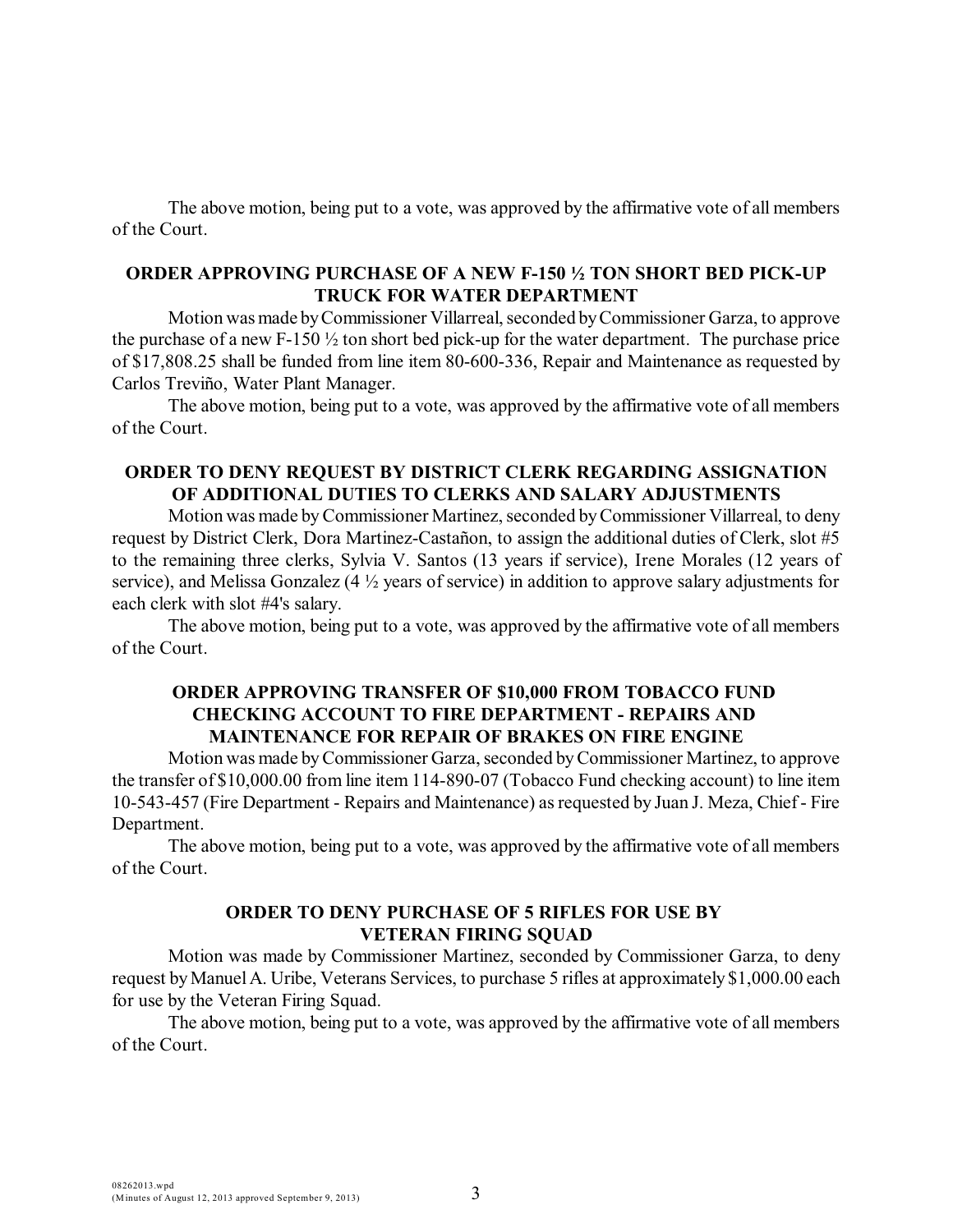## **ORDER APPROVING ORDER AUTHORIZING ISSUANCE OF "ZAPATA COUNTY TEXAS LIMITED TAX REFUNDING BONDS, TAXABLE SERVICES 2013A" AUTHORIZING ESCROW AGREEMENT, PAYING AGENT/REGISTRAR AGREEMENT AND PURCHASE AND INVESTMENT LETTER AND AUTHORIZING OTHER MATTERS RELATED THERETO**

Motion was made by Commissioner Vela, seconded by Commissioner Garza, to approve an order authorizing the issuance of "Zapata County, Texas Limited Tax Refunding Bonds, Taxable Services 2013A" authorizing an escrow agreement, a paying agent/registrar agreement, and a purchase and investment letter; and authorizing other matters related thereto as requested by Daniel M. Martinez, J.D., C.P.A. Winstead PC and Robert Tijerina, Estrada Hinojosa & Company, Inc.

The above motion, being put to a vote, was approved by the affirmative vote of all members of the Court.

## **ORDER APPROVING ORDER AUTHORIZING ISSUANCE OF ZAPATA COUNTY TAX REFUNDING BONDS SERIES 2013B DELEGATING AUTHORITY TO CERTAIN COUNTY OFFICIALS AND COUNTY STAFF TO EXECUTE CERTAIN DOCUMENTS RELATED TO SALE OF BONDS; ENTERING INTO ESCROW AGREEMENT, A PURCHASE AND INVESTMENT LETTER, AND A PAYING AGENT/REGISTRAR AGREEMENT; AND OTHER MATTERS RELATED THERETO**

Motion was made by Commissioner Vela, seconded by Commissioner Garza, to approve an order authorizing the issuance of Zapata County Tax Refunding Bonds, Series 2013B; delegating authority to certain county officials and county staff to execute certain documents related to the sale of the bonds; entering into an escrow agreement, a purchase and investment letter, and a paying agent/registrar agreement; and other matters related thereto asrequested byDanielM.Martinez, J.D., C.P.A. Winstead PC and Robert Tijerina, Estrada Hinojosa & Company, Inc.

The above motion, being put to a vote, was approved by the affirmative vote of all members of the Court.

# **NO ACTION WAS TAKEN ON REQUEST BY DANIEL M. MARTINEZ, J.D., C.P.A. WINSTEAD PC AND ROBERT TIJERINA, ESTRADA HINOJOSA & COMPANY, INC. ON REQUEST TO APPROVE ORDER AUTHORIZING ISSUANCE OF ZAPATA COUNTY TAX REFUNDING BONDS, SERIES 2013A; DELEGATING AUTHORITY TO CERTAIN COUNTY OFFICIALS AND COUNTY STAFF TO EXECUTE CERTAIN DOCUMENTS RELATED TO SALE OF BONDS; ENTERING INTO AN ESCROW AGREEMENT, A PURCHASE AND INVESTMENT LETTER, AND A PAYING AGENT/REGISTRAR AGREEMENT; AND OTHER MATTERS RELATED THERETO**

#### **ORDER APPROVING INSTALLATION OF SPEED HUMP**

Motion was made byCommissioner Garza, seconded byCommissioner Martinez, to approve installation of speed hump at Yucca Drive (Falcon Lake Estates East) as requested by Hon. Jose E. Vela, Commissioner Pct. 1.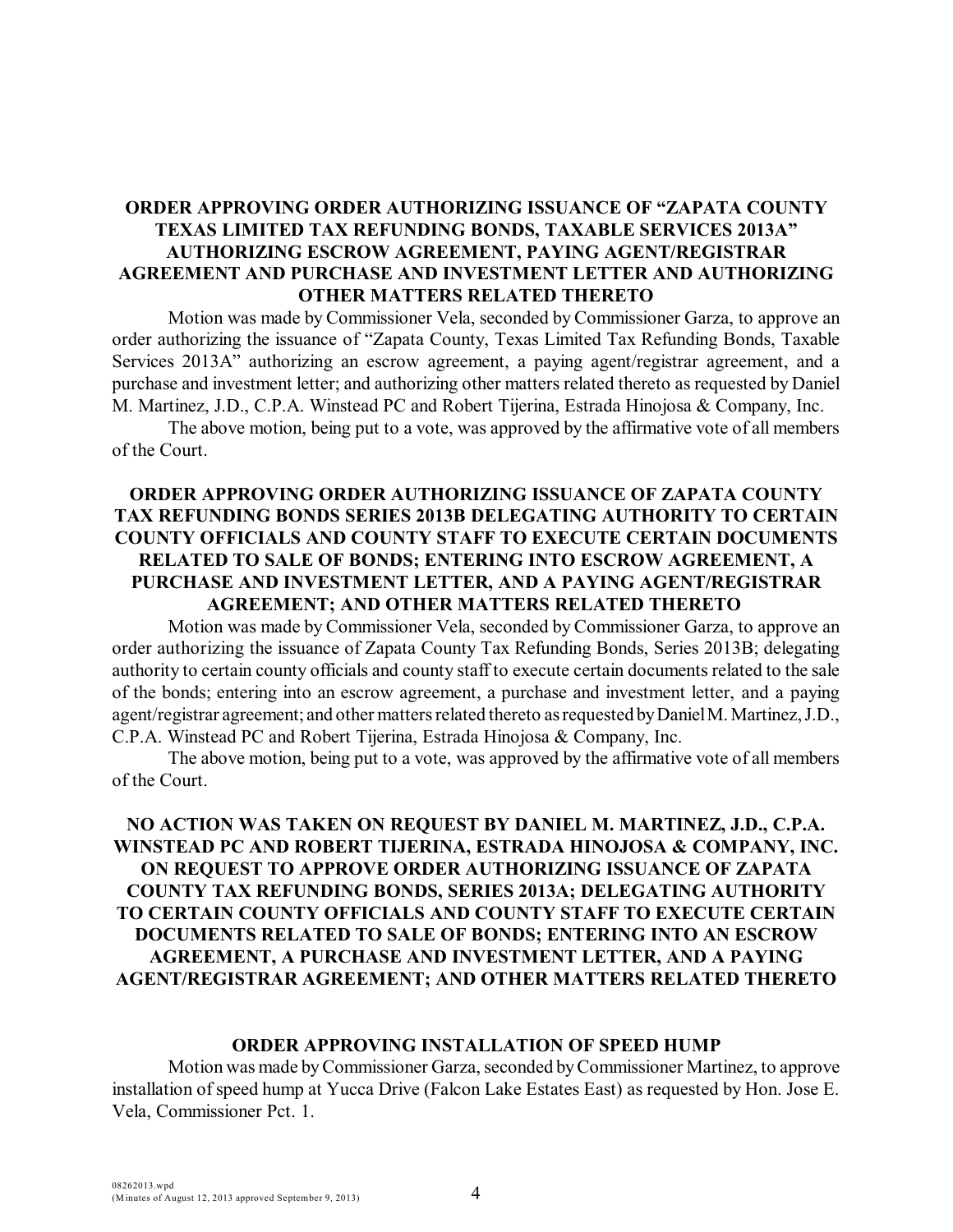The above motion, being put to a vote, was approved by the affirmative vote of all members of the Court.

### **ORDER APPROVING LINE ITEM TRANSFERS**

Motionwasmade byCommissioner Garza, seconded byCommissioner Martinez, to approve the following line-item transfer in order to meet budget needs.

FROM: District Clerk 10-450-311 Postage/Express/Freight \$800.00 TO: District Clerk 10-450-310 Office Supplies \$800.00 as requested by Dora Martinez-Castañon, District Clerk.

The above motion, being put to a vote, was approved by the affirmative vote of all members of the Court.

Motion was made byCommissioner Garza, seconded byCommissioner Martinez, to approve the following line-item transfer in order to meet budget needs.

| FROM:                                                     | Water Works | 80-600-481 | <b>State Fees</b>               | \$3,100.00 |  |  |  |
|-----------------------------------------------------------|-------------|------------|---------------------------------|------------|--|--|--|
| TO:                                                       | Water Works |            | 80-600-121 Water Plant Overtime | \$3,100.00 |  |  |  |
| as requested by Carlos Treviño, Jr., Water Plant Manager. |             |            |                                 |            |  |  |  |

The above motion, being put to a vote, was approved by the affirmative vote of all members of the Court.

Motion was made byCommissioner Garza, seconded byCommissioner Martinez, to approve the following line-item transfer in order to meet budget needs:

| FROM: | Wastewater | 08-602-310                                     | Office Supplies      | \$1,200.00 |
|-------|------------|------------------------------------------------|----------------------|------------|
| TO:   | Wastewater | 08-602-336                                     | Repair & Maintenance | \$1,200.00 |
| FROM: | Wastewater | 08-602-427                                     | Mileage & Travel     | \$1,845.00 |
| TO:   | Wastewater | 08-602-336                                     | Repair & Maintenance | \$1,845.00 |
| FROM: | Wastewater | 08-602-311                                     | Postage              | \$723.00   |
| TO:   | Wastewater | 08-602-336                                     | Repair & Maintenance | \$723.00   |
|       |            | as required by Flax Change Wasternated Managem |                      |            |

as requested by Eloy Chapa, Wastewater Manager.

The above motion, being put to a vote, was approved by the affirmative vote of all members of the Court.

Motionwasmade byCommissioner Garza, seconded byCommissioner Martinez, to approve the following line-item transfer to attend  $65<sup>th</sup>$  Annual conference-Beaumont, TX Board Member and the TAC 2013 Pool Symposium - San Marcos, TX

| FROM: | County Treasurer                                 | 10-497-462 Rentals |                                                      | \$1,700.00 |
|-------|--------------------------------------------------|--------------------|------------------------------------------------------|------------|
| TO:   |                                                  |                    | County Treasurer $10-497-427$ Workshop & Travel Exp. | \$1,700.00 |
|       | as requested by Romeo Salinas, County Treasurer. |                    |                                                      |            |

The above motion, being put to a vote, was approved by the affirmative vote of all members of the Court.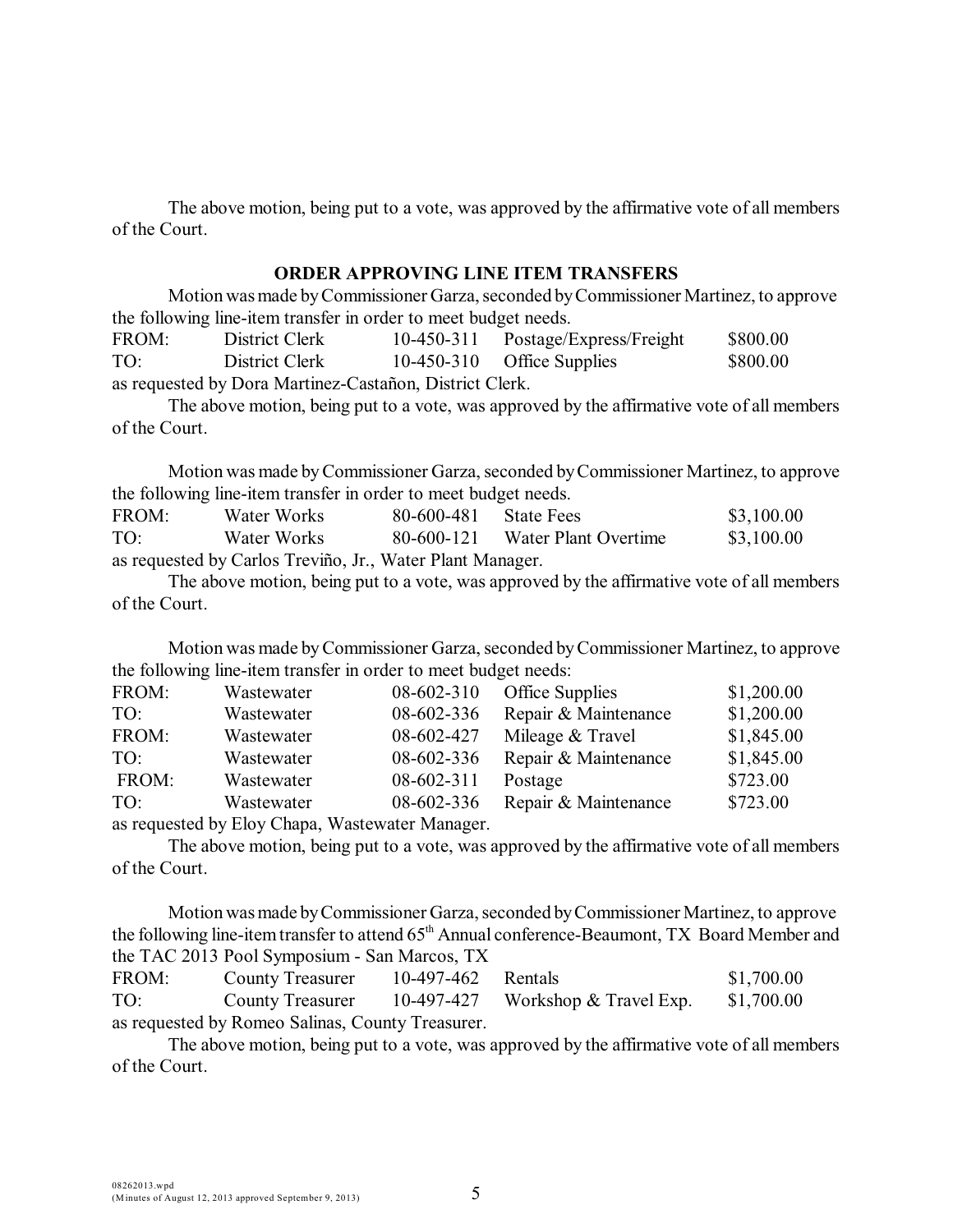## **MOTION WAS MADE BY COMMISSIONER GARZA, SECONDED BY COMMISSIONER VILLARREAL, TO ENTER INTO EXECUTIVE SESSION**

## **MOTION WAS MADE BY COMMISSIONER GARZA, SECONDED BY COMMISSIONER MARTINEZ, TO RETURN TO REGULAR SESSION**

## **ORDER AUTHORIZING COUNTY ATTORNEY TO INVESTIGATE ALLEGATIONS AND REPORT TO DEPARTMENT HEAD**

Motion was made by Commissioner Vela, seconded by Commissioner Garza, to authorize County Attorney to investigate allegation regarding misuse of county equipment by Zapata County employee and report to department head as requested by Nellie Treviño, Personnel Director. *Executive Session is requested pursuant to Texas Government Code Title 5, Sub Chapter D, Section 551.074 Personnel Matters and Section 551.071 Consultation with Attorney.*

The above motion, being put to a vote, was approved by the affirmative vote of all members of the Court.

## **ORDER AUTHORIZING COUNTY ATTORNEY TO ENTER INTO AGREEMENT WITH PARTICULAR OWNER OF LAND IN VICINITY OF CEMETERY FOR EXPANSION OF ZAPATA COUNTY CEMETERY**

Motionwasmade byCommissioner Garza, seconded byCommissioner Martinez, to authorize County Attorney to enter into agreement with particular owner of land in the vicinity of the cemetery for expansion of said Zapata County Cemetery as requested by Hon. Jose E. Vela, Commissioner Pct. 1. *Executive Session is requested pursuant to Texas Government Code Title 5, Sub Chapter D, Section 551.072 Real Property and Section 551.071 Consultation with Attorney.*

The above motion, being put to a vote, was approved by the affirmative vote of all members of the Court.

#### **ADJOURN**

Motion to adjourn was made byCommissioner Martinez, seconded byCommissioner Garza, and being put to a vote, was approved by the affirmative vote of all members of the Court.